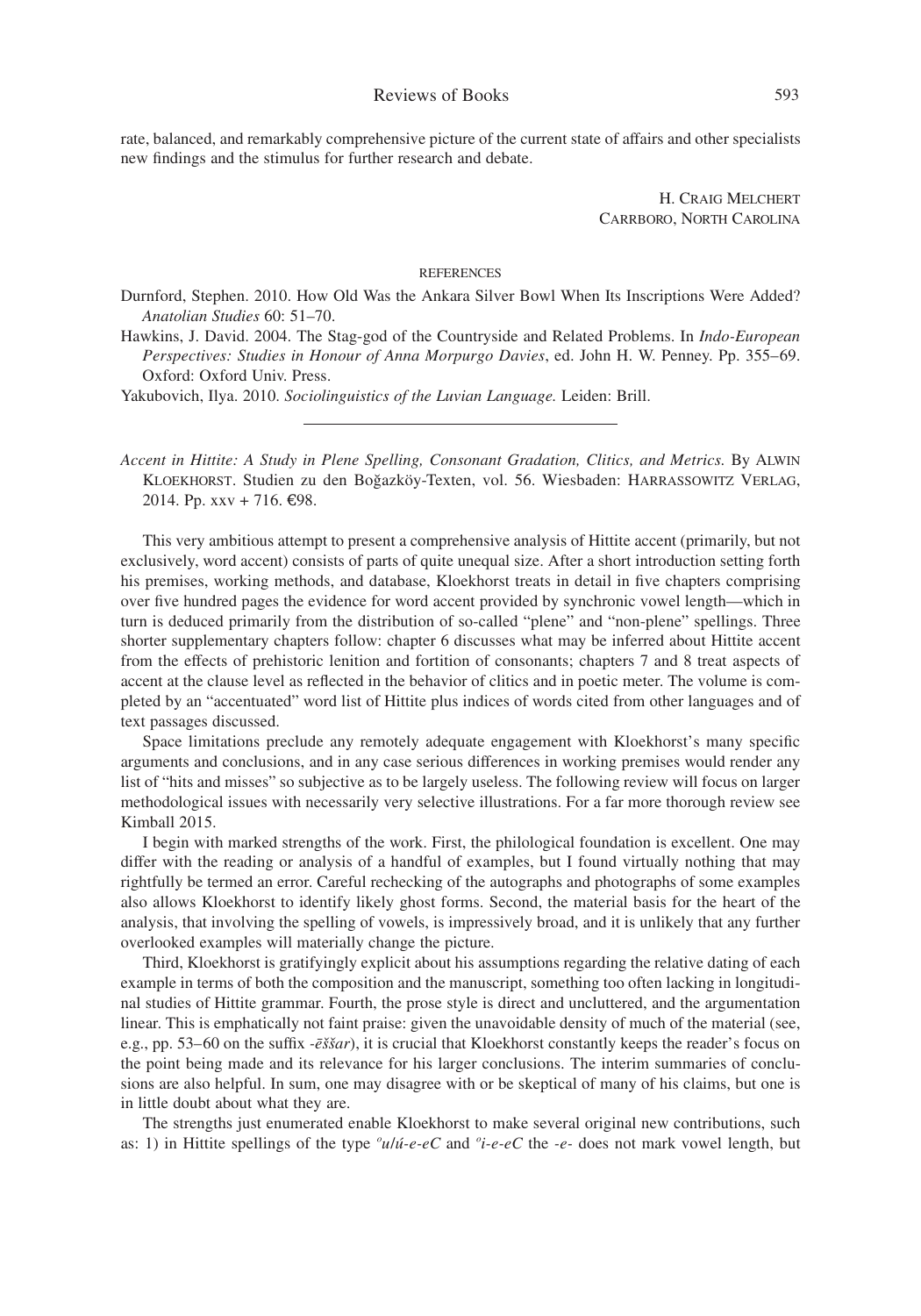serves to mark the preceding glide in /we/ and /ye/ sequences, in the absence of CV signs parallel to *wa* and *ya* (pp. 138–61); 2) in consonant-stem nouns there is a strong (exceptionless?) pattern by which those spelled in the dative-locative singular with logogram plus *-i* (e.g., KI-*i* 'earth') point to desinential accent and a long final /-i:/ (cf. *ták-ni-i*), while those spelled logogram plus *Ci* correspond to root or stem accent and a short final  $/$ -i $/$ , as in  $\hat{E}$ -*ni* = *pár*-*ni* 'house' (pp. 444–61); 3) he confirms the phonemic contrast in Hittite between short and long diphthongs /ay/ and /a:y/ and /aw/ and /a:w/ (pp. 392–97); 4) he correctly concludes that the match in the stem of the Hieroglyphic Luvian dative-locative plural *á-pa-ta-za* and Lycian *ebette* means that "Čop's Law" is not exclusively Luvian and must be defined as  $e^{i\phi}$ *é.*  $C_I V > e^{i\phi}$ <sup>*e*</sup> $C_I$ *C<sub>I</sub>V* (pp. 571–74, with reference to Goedegebuure for the Luvian).

Unfortunately, however, the core of the work dealing with plene spellings and vowel length is fatally marred by serious methodological errors. First, in a study that makes extremely strong claims based on the relative number of plene vs. non-plene spellings in a given word, it is in the second decade of the twenty-first century simply unacceptable that nowhere are the cited figures subjected to any formal statistical analysis. Without such an analysis, we cannot even be sure that some of the alleged patterns are statistically significant.

Second, since Kloekhorst also makes very strong claims about changes in the spelling and hence phonetics of vowels from Old to Middle to New Hittite, it is likewise methodologically unacceptable (contra p. 9) to base claims about Middle and New Hittite grammar on text corpora that include copies of Old Hittite compositions. In order to determine whether given features of such copies reflect the grammar of Old Hittite, the grammar of the copyist, or neither, one must first determine the grammar of the period in which the copy was made, based on assured original compositions of that period.

As in the case of Old Hittite grammar, such an initial restriction will have the unhappy effect of severely limiting the data for certain phenomena, but there is no shortcut: One must *begin* with original compositions of each period and then carefully supplement the results on the basis of copies. In several instances, such a restriction may well enhance Kloekhorst's figures for changes from Old to New Hittite, but there is no way to know which. What it will certainly do is eliminate many isolated spellings that Kloekhorst himself subjectively concludes are "aberrant" on the objective basis that they are attested only in copies of older texts, not in contemporary manuscripts of any period.

Third and most seriously, Kloekhorst subscribes to the widespread fallacy that every non-random orthographic pattern must inevitably represent a linguistically real contrast (p. 30 and passim). This viewpoint reflects a profound misunderstanding of how orthographic systems work. All orthographies are to some degree conventional, and the conventions may change, for reasons that may or may not be determinable.

There is therefore no assurance that all of the changes in Hittite spelling practice observed over a period of more than three hundred years necessarily reflect genuine changes in the grammar. This includes those that are statistically significant. It is widely acknowledged in epidemiology that statistically significant correlations do not always reflect causality. Likewise, not every orthographic alteration implies a change in the language. Since we know that other aspects of Hittite grammar did change within the historical period, some changes in the phonology are to be expected, and it is always proper to test the possibility in any given case and also to revisit it, since new facts or arguments may permit a convincing analysis where there had been none. But the sole criterion for judging a given claim is the synchronic and diachronic plausibility of the linguistic analysis. The spelling pattern is merely a necessary, not a sufficient criterion.

Most of Kloekhorst's individual claims for changes in vowel length during the historical period of Hittite do not meet the plausibility criterion, as shown by blatant contradictions and the need for massive appeal to ad hoc explanations. For example, on p. 76 we are told that the word *ú-te-e-ez-zi* 'moisture' attested in Middle Script with a plene spelling represents /udēt<sup>s</sup>i/ with a long vowel (a spelling possibly taken over from an Old Hittite archetype). But on the following page Kloekhorst claims that the present third singular of verbs with the same shape and from the same prehistoric source represent /-ét<sup>s</sup>i/, because "*already in OH* an original long /ē/ was shortened before dental consonants" (emphasis mine—HCM). Based solely on the ratio of plene to non-plene spellings of the first syllable, Kloekhorst is forced to claim (pp. 193–95) that the verbs *pēḫute-* and *pēda-* had a long first vowel in Old Hittite, which was shortened in Middle Hittite, only to then somehow be lengthened again in New Hittite.